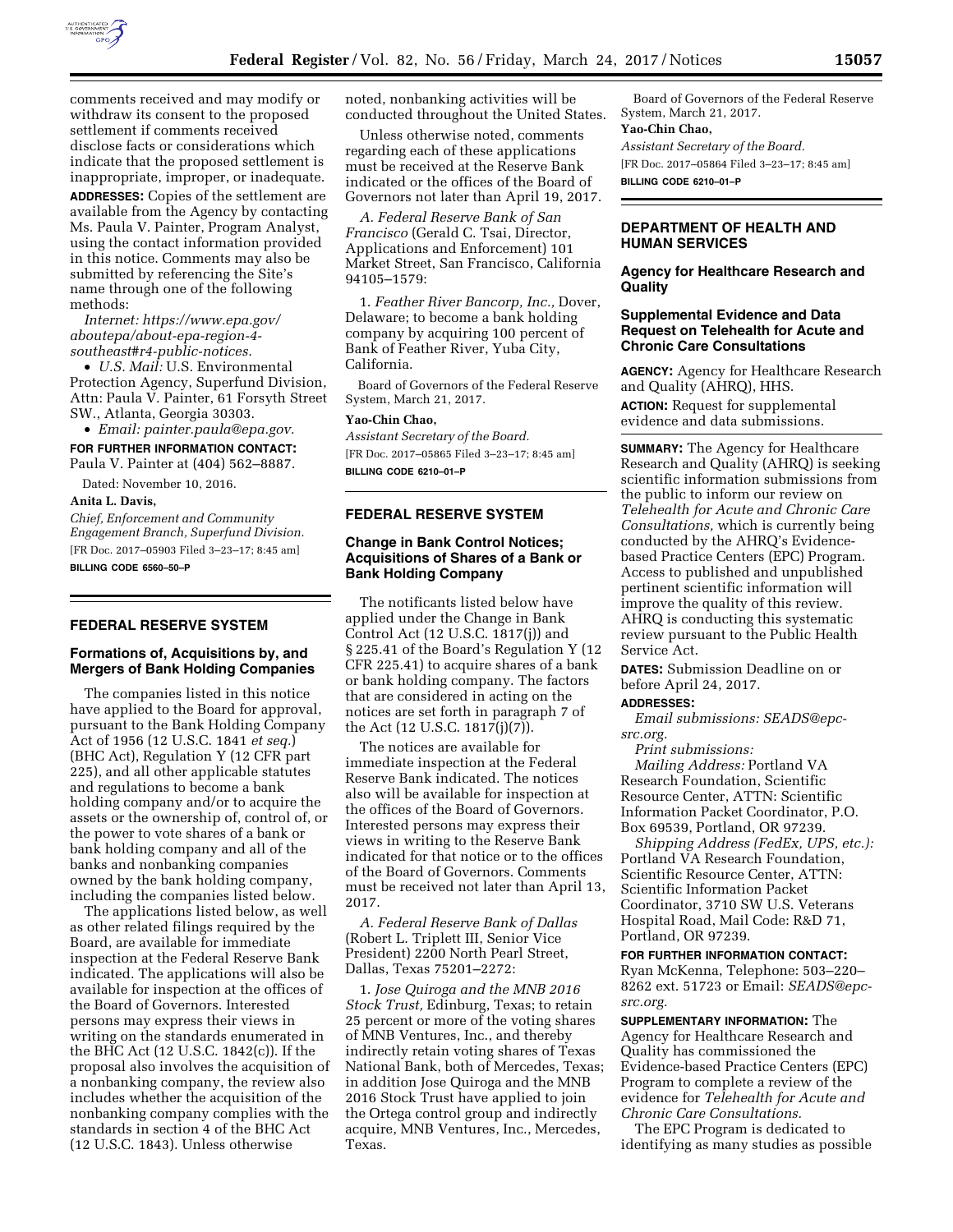that are relevant to the questions for each of its reviews. In order to do so, we are supplementing the usual manual and electronic database searches of the literature by requesting information from the public (*e.g.,* details of studies conducted). We are looking for studies that report on *Telehealth for Acute and Chronic Care Consultations,* including those that describe adverse events. The entire research protocol, including the key questions, is also available online at: *[https://www.effective](https://www.effectivehealthcare.ahrq.gov/index.cfm/search-for-guides-reviews-and-reports/?pageaction=displayproduct&productid=2434) [healthcare.ahrq.gov/index.cfm/search-](https://www.effectivehealthcare.ahrq.gov/index.cfm/search-for-guides-reviews-and-reports/?pageaction=displayproduct&productid=2434)*

*[for-guides-reviews-and-reports/](https://www.effectivehealthcare.ahrq.gov/index.cfm/search-for-guides-reviews-and-reports/?pageaction=displayproduct&productid=2434)  [?pageaction=display](https://www.effectivehealthcare.ahrq.gov/index.cfm/search-for-guides-reviews-and-reports/?pageaction=displayproduct&productid=2434)*

*[product&productid=2434](https://www.effectivehealthcare.ahrq.gov/index.cfm/search-for-guides-reviews-and-reports/?pageaction=displayproduct&productid=2434)*.

This is to notify the public that the EPC Program would find the following information on *Telehealth for Acute and Chronic Care Consultations* helpful:

 $\blacksquare$  A list of completed studies that your organization has sponsored for this indication. In the list, please *indicate whether results are available on ClinicalTrials.gov along with the ClinicalTrials.gov trial number.* 

■ *For completed studies that do not have results on ClinicalTrials.gov,*  please provide a summary, including the following elements: Study number, study period, design, methodology, indication and diagnosis, proper use instructions, inclusion and exclusion criteria, primary and secondary outcomes, baseline characteristics, number of patients screened/eligible/ enrolled/lost to follow-up/withdrawn/ analyzed, effectiveness/efficacy, and safety results.

■ *A list of ongoing studies that your organization has sponsored for this indication.* In the list, please provide the *ClinicalTrials.gov* trial number or, if the trial is not registered, the protocol for the study including a study number, the study period, design, methodology, indication and diagnosis, proper use instructions, inclusion and exclusion criteria, and primary and secondary outcomes.

• Description of whether the above studies constitute ALL Phase II *and above clinical trials* sponsored by your organization for this indication and an index outlining the relevant information in each submitted file.

Your contribution will be very beneficial to the EPC Program. The contents of all submissions will be made available to the public upon request. Materials submitted must be publicly available or able to be made public. Materials that are considered confidential; marketing materials; study types not included in the review; or information on indications not included in the review cannot be used by the EPC Program. This is a voluntary request for

information, and all costs for complying with this request must be borne by the submitter.

The draft of this review will be posted on AHRQ's EPC Program Web site and available for public comment for a period of 4 weeks. If you would like to be notified when the draft is posted, please sign up for the email list at: *[https://www.effective](https://www.effectivehealthcare.ahrq.gov/index.cfm/join-the-email-list1/) [healthcare.ahrq.gov/index.cfm/join-the-](https://www.effectivehealthcare.ahrq.gov/index.cfm/join-the-email-list1/)*

*[email-list1/.](https://www.effectivehealthcare.ahrq.gov/index.cfm/join-the-email-list1/)* 

*The systematic review will answer the following questions. This information is provided as background. AHRQ is not requesting that the public provide answers to these questions.* 

#### **The Key Questions**

KQ 1: Are telehealth consultations effective in improving clinical and economic outcomes?

Telehealth consultations can be for any acute or chronic clinical condition across any specialty ranging from infectious disease to psychiatry.

Clinical and economic outcomes may include, but are not limited to, mortality and morbidity, utilization of health services, cost of services, and access to services.

KQ 2: Are telehealth consultations effective in improving intermediate outcomes?

Intermediate outcomes include both outcomes that precede the ultimate outcomes of interest and secondary outcomes.

Intermediate outcomes may include, but are not limited to, patient and provider satisfaction, behavior, and decisions (*e.g.,* patient completion of treatment, provider antibiotic stewardship); volume of services; and health care processes (*e.g.,* time to diagnosis or treatment).

KQ 3: Have telehealth consultations resulted in harms, adverse events, or negative unintended consequences?

What are the characteristics of telehealth consultations that have been the subject of comparative studies?

The characteristics include:

(a) Clinical conditions addressed. These can include broad categories such as diagnosis and treatment of infectious disease or specific conditions (*e.g.,*  upper respiratory infection, hepatitis C, skin infections) or decisions (*e.g.,*  stewardship of antibiotics or antimicrobials, selection of treatments).

(b) Characteristics of the providers and patients involved.

(c) Relationships among the providers and patients involved including whether these are new or ongoing relationships.

(d) Telehealth modalities and/or methods for sharing patient data used.

(e) Whether specifics in (d) meet Medicare's coverage and HIPAA requirements.

(f) Settings including.

• Type of health care organization including the organizational structure (*e.g.,* integrated delivery system, critical access) and the type of care (*e.g.,* longterm care, inpatient, ambulatory care).

• Country.

• Geographic and economic characteristics such as urban or rural areas, or areas with high vs. low socioeconomic resources.

(g) Other circumstances (*e.g.,*  appropriate transportation, climate).

(h) Payment models or requirements or limits for payment including.

• The payer/insurance for the patient (*e.g.,* Medicare, Medicaid, commercial).

• Any parameters for payment (*e.g.,*  relative value units [RVUs]) or limits on visits.

• Any eligibility requirements for payment based on patient, provider, setting or context characteristics.

KQ 5: Do clinical, economic, intermediate, or negative outcomes (*i.e.,*  the outcomes in Key Questions 1, 2, and 3) vary across telehealth consultation characteristics (Key Question 4)?

# **PICOTS (Populations, Interventions, Comparators, Outcomes, Timing, Settings)**

#### *Populations*

• Patients of any age, with medical care needs for prevention, treatment, or management of chronic or acute conditions.

• Providers (clinicians or health care organizations).

• Payers for health care services (public, private, insurers, patients).

### *Interventions*

• Telehealth consultations are defined as the use of telehealth designed to facilitate collaboration among providers, often involving a specialist, or between clinical team members, across time and/or distance, on the assessment, diagnosis, and/or clinical management of a specific patient or group of patients.

• Telehealth consultations can be for any acute or chronic conditions. The search will be both general as well as focused on conditions identified as areas of growth and policy interest such as infection, disease, dermatology, and critical care.

• Telehealth consultations can use any technology (*e.g.,* real-time video, store and forward).

#### *Comparator*

Other locations, patients, or time periods that use in-person consultations